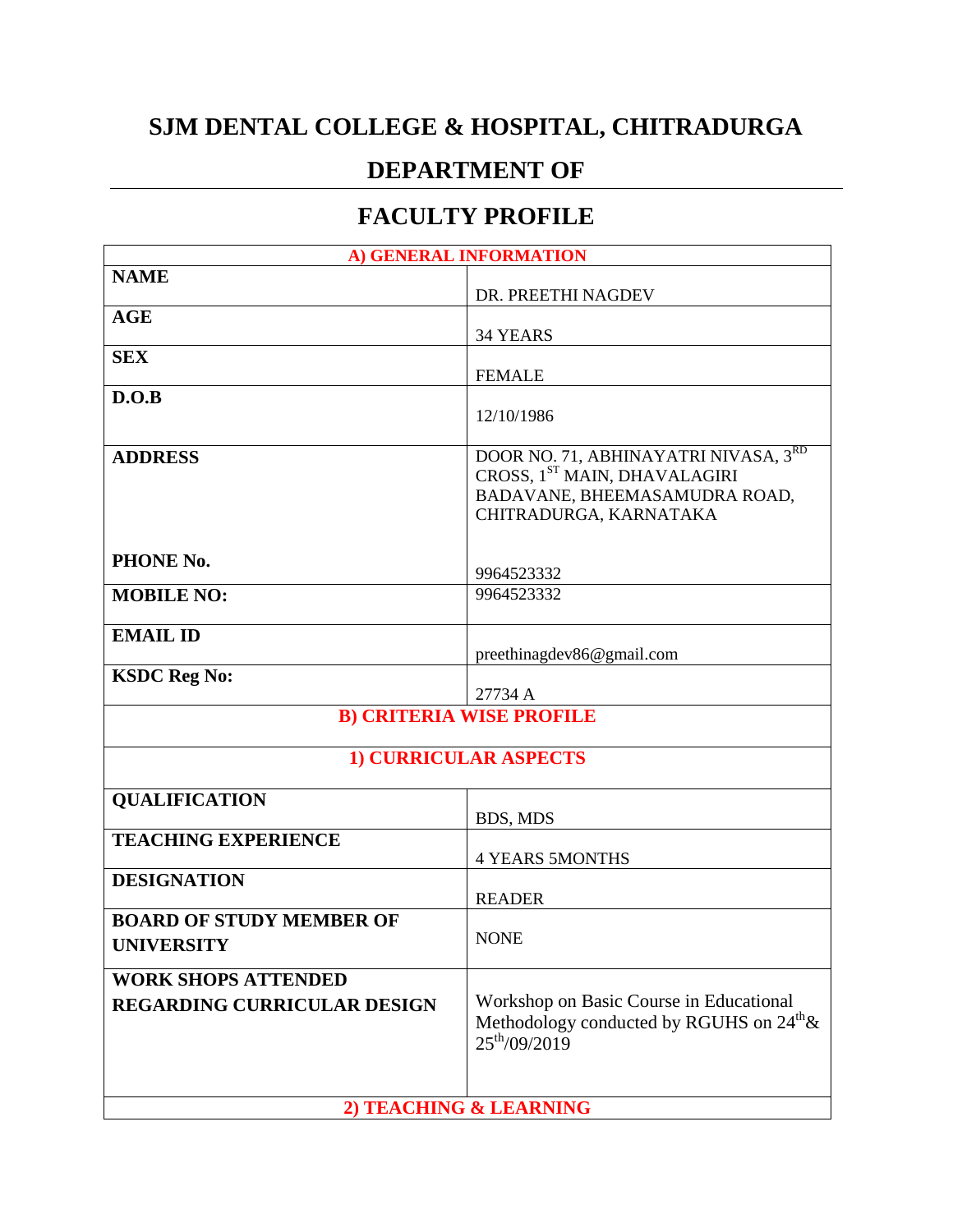| <b>TEACHING LESSON PLAN</b>                                                                               | <b>Teaching lesson Plan Copy Enclosed</b>                                                                                                                                                                                                                                                                                                                                                                                                                                                                                                                                                                                                                                                                                                                                                                                                                     |
|-----------------------------------------------------------------------------------------------------------|---------------------------------------------------------------------------------------------------------------------------------------------------------------------------------------------------------------------------------------------------------------------------------------------------------------------------------------------------------------------------------------------------------------------------------------------------------------------------------------------------------------------------------------------------------------------------------------------------------------------------------------------------------------------------------------------------------------------------------------------------------------------------------------------------------------------------------------------------------------|
| <b>TEACHING DIARY</b>                                                                                     | <b>Teaching Diary Copy Enclosed</b>                                                                                                                                                                                                                                                                                                                                                                                                                                                                                                                                                                                                                                                                                                                                                                                                                           |
| FACULTY DEVELOPMENTPROGRAMM<br>ES & WORKSHOPATTENDED REGARDI<br><b>NG</b><br><b>TEACHINGAND LEARNING.</b> | Oral Health Training program for<br>$\bullet$<br>ASHA workers on the occasion of<br>World Health Day on 07-04-2017<br>Guest lecture by Dr. Vikrant<br>$\bullet$<br>RanjanMohanty on Role of Dentist in<br>Tobacco Cessation on the occasion of<br>World No Tobacco Day on 25-05-<br>2017<br>One day workshop on "Research"<br>Methodology, Epidemiology and<br>Biostatistics" on 23-01-2019<br>CDE Program on "Learning to<br>Manage Ourselves"<br>CDE Program on "Global Quest for<br>Dental Excellence for students and<br>general practitioners"<br>CDE Program on "Art and Science of<br>Aesthetic Dentistry" and Hands on<br>Workshop on "Ceramic Veneers" by<br>Dr. ArunJayasheel, on 26/02/2020<br>CDE Program on "Application of<br><b>CBCT</b> in General Dental Practice and<br>Infection Control" on 18/02/2021<br>Anti-ragging workshop at SJMDCH |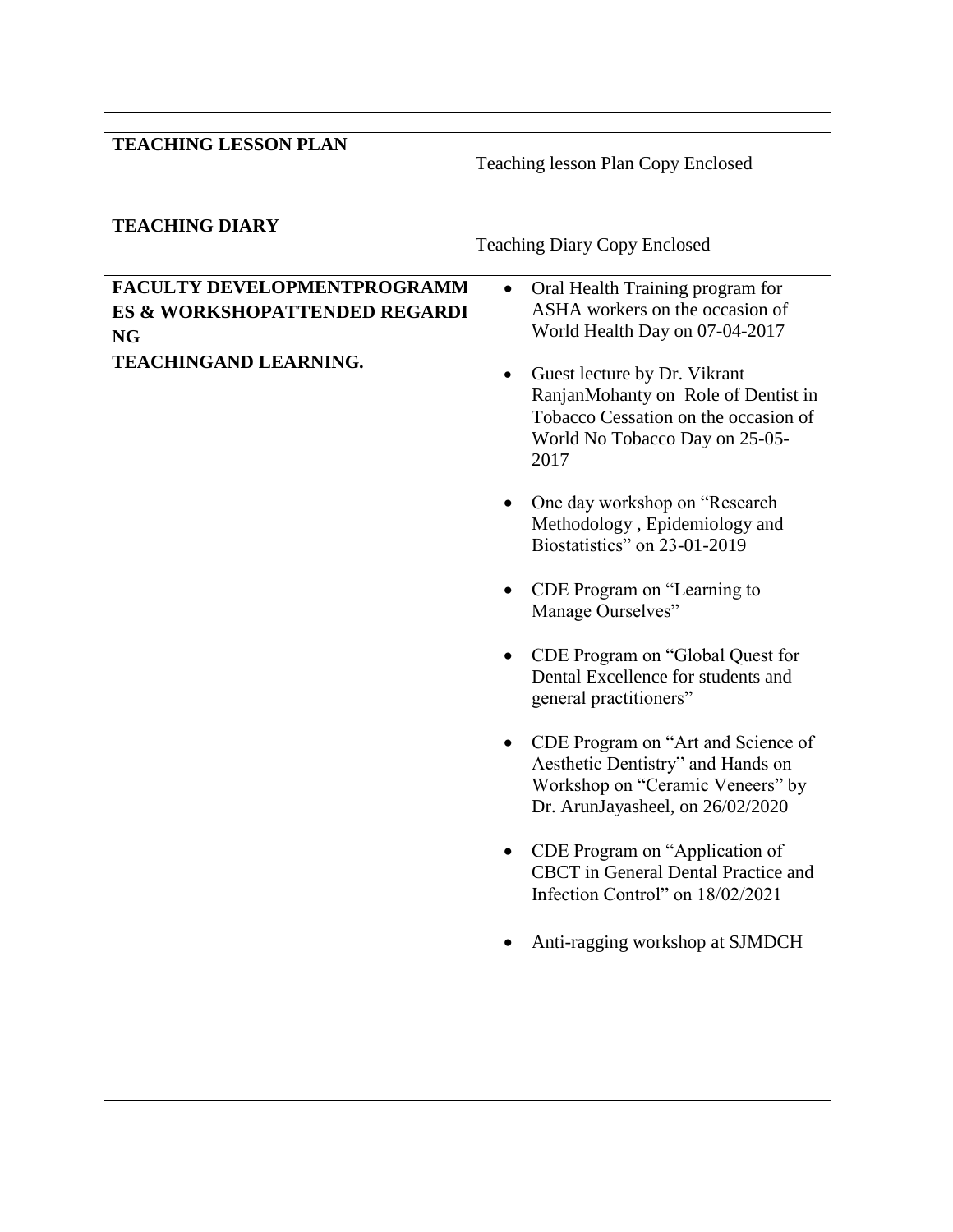| 3) RESEARCH CONSULTANCY & EXTENSION   |                                                               |
|---------------------------------------|---------------------------------------------------------------|
| <b>MAIN DISSERTATION</b>              | "Oral health status and utilization of oral                   |
|                                       |                                                               |
|                                       | health services among 13-15 year old                          |
|                                       | school going children of Bangalore North-                     |
|                                       |                                                               |
|                                       | 4"                                                            |
|                                       |                                                               |
| <b>LIBRARY DISSERTATION</b>           | "Ethics and Jurisprudence in dentistry"                       |
|                                       |                                                               |
|                                       |                                                               |
| <b>NO. OF SCIENTIFIC PUBLICATIONS</b> | 1. Nagdev P, Murali R, Shamala A,                             |
| <b>International - 1</b>              | Yalamalli M. Oral Health Status and                           |
|                                       |                                                               |
| <b>National -</b>                     | Knowledge, Attitude, Practice towards                         |
| 3                                     | Dental Caries and Periodontal Diseases                        |
| <b>Pubmed - 2</b>                     | Prevention among School teachers in                           |
|                                       | Bangalore North-4. Arch of Dent and                           |
|                                       | Med Res 2016;2(2):11-17.                                      |
|                                       | 2. Nagdev P, Murali R, Shamala A,                             |
|                                       | Yalamalli M. Knowledge, Attitude and                          |
|                                       | Practice towards Latest Advances in                           |
|                                       | Dentistry among Dental Practitioners in                       |
|                                       | North Bangalore. Int J Oral Health Med                        |
|                                       | Res 2016;3(1):110-113.                                        |
|                                       | 3.<br>Assessment<br>The<br><b>Of</b><br>Efficacy<br><b>Of</b> |
|                                       | Periodontal Tissue Regeneration Using                         |
|                                       | Non Resorbable And BiabsorbableGtr                            |
|                                       |                                                               |
|                                       | Membrane<br>Clinical<br>$-A$                                  |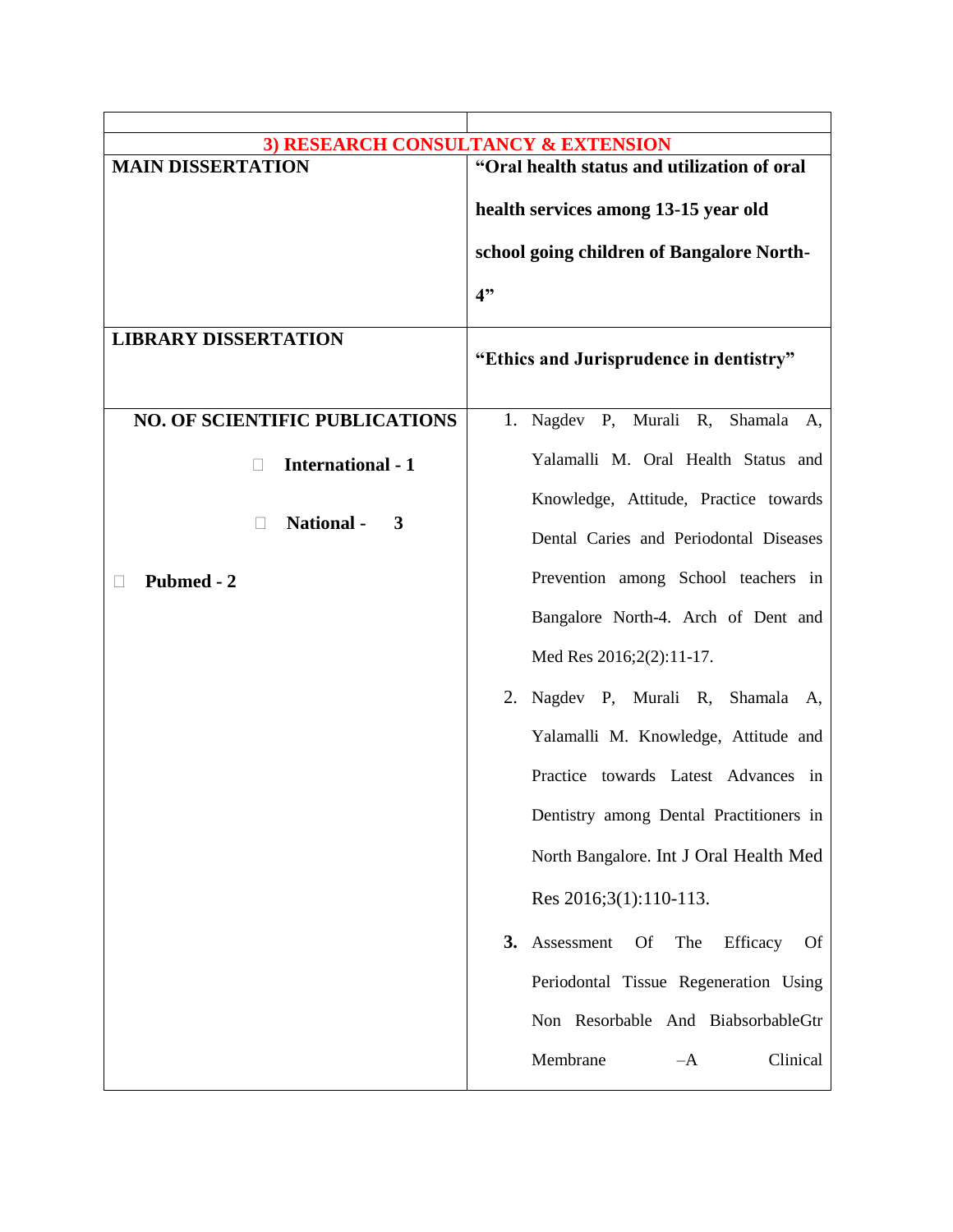|                             | ComparitiveStudy.The<br><b>Of</b><br>Journal                                                                                    |
|-----------------------------|---------------------------------------------------------------------------------------------------------------------------------|
|                             | Contemporary Dental<br>Practice.<br>June                                                                                        |
|                             | 2019(Pubmed indexed)                                                                                                            |
|                             | 4. Evaluation of the Impact of Acidic                                                                                           |
|                             | Micro-hardness<br>drink<br>the<br>of<br>on                                                                                      |
|                             | Different<br>Esthetic<br>Restorative                                                                                            |
|                             | Materials: An In vitro study. The                                                                                               |
|                             | Journal Of Contemporary Dental Practice.                                                                                        |
|                             | March 2020 (Pubmed indexed)                                                                                                     |
|                             |                                                                                                                                 |
|                             |                                                                                                                                 |
| <b>WORKSHOPS ATTENDED</b>   | One day workshop on "Research"<br>$\bullet$<br>Methodology, Epidemiology and                                                    |
|                             | Biostatistics" on 23-01-2019                                                                                                    |
|                             | Anti-ragging workshop at SJMDCH                                                                                                 |
|                             |                                                                                                                                 |
|                             | CDE Program on "Art and Science of<br>Aesthetic Dentistry" and Hands on                                                         |
|                             | Workshop on "Ceramic Veneers" by<br>Dr. ArunJayasheel, on 26/02/2020                                                            |
| <b>CONFERENCES ATTENDED</b> |                                                                                                                                 |
| <b>REGARDING RESEARCH</b>   | $41^{\rm st}$<br>Karnataka<br><b>State</b><br>Dental                                                                            |
| <b>METHODOLOGY</b>          | $21^{\rm st}$<br>Conference held<br>on<br>$23rd$ November<br>2013<br>Coorg,<br>at<br>Karnataka.                                 |
|                             | $19th$ National conference of the Indian                                                                                        |
|                             | Association<br>of<br>Public<br>Health<br>Dentistry held on $22nd$ - $24th$ 2014 at<br>Kochi, Kerala.                            |
|                             | $20th$ National conference of the Indian<br>Association<br>Public<br>of<br>Health<br>Dentistry held on $22^{nd}$ - $24^{th}$ at |